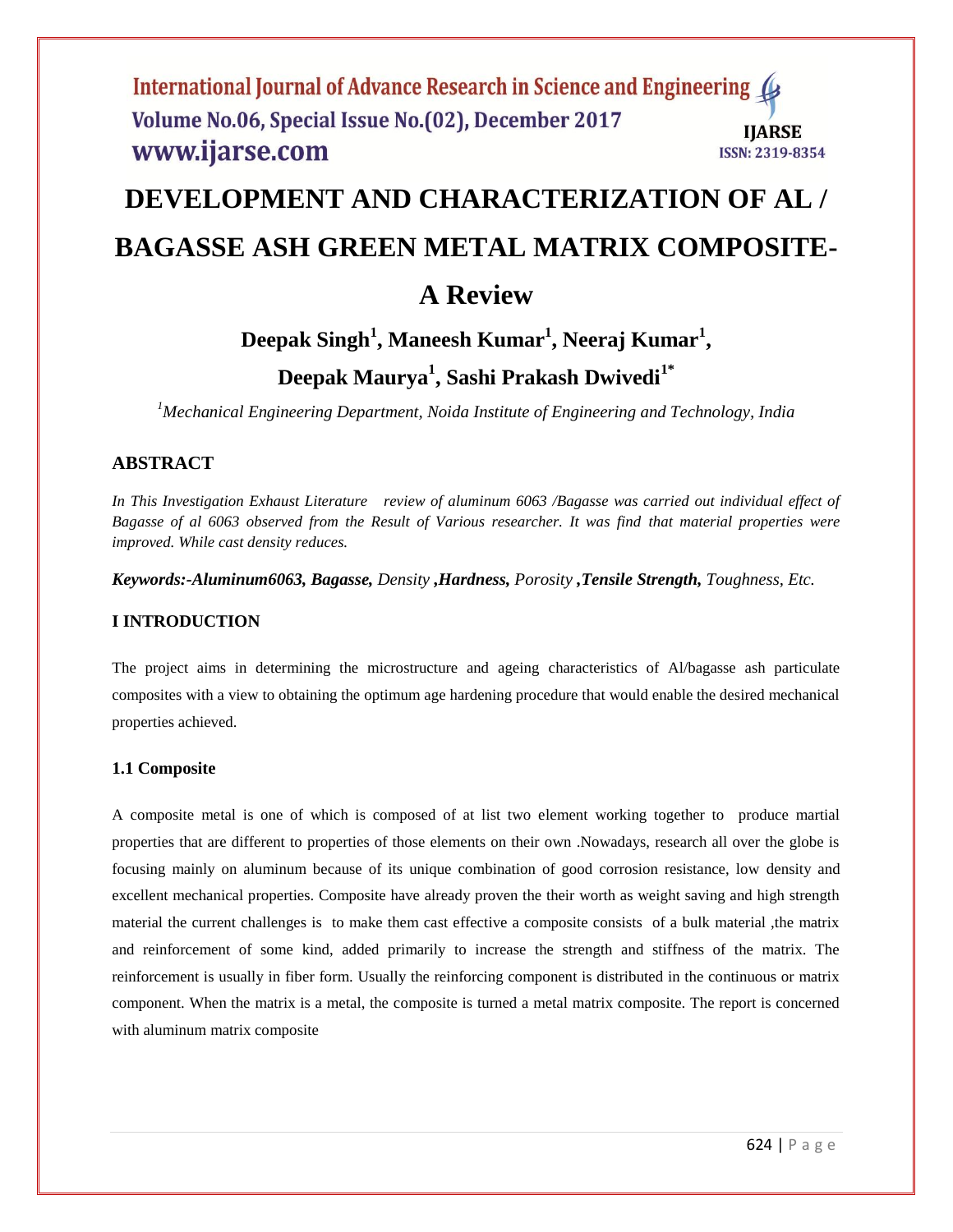# International Journal of Advance Research in Science and Engineering 4 Volume No.06, Special Issue No.(02), December 2017 **IIARSE** www.ijarse.com **ISSN: 2319-8354**

**1.2 Combination of Composite**



**Fig1-Combination of Composite**

# **1.2.1 Matrix**

The matrix is the monolithic material into which the reinforcement is embedded, and is completely continuous this means there is a path through the matrix to any point in the material, unlike to material sandwiched together. The matrix is usually a lighter metal such a aluminum and provides a complaint support for the reinforcement.

# **1.2.2 Reinforcement**

The reinforcement material is embedded into the matrix. It is used to change physical properties such as wear resistance, friction coefficient, or thermal conductivity. The reinforcement can be neither continuous nor discontinuous. Reinforcement for metal matrix composite have a manifold demand profile , which is determine by production and processing and by the matrix system of the composite material .the following demands are generally applicable.

- a) Low density
- b) Mechanical compatibility
- c) Thermal stability
- d) High young modulus
- e) High compression and tensile strength
- f) Good process ability
- g) Economic efficiency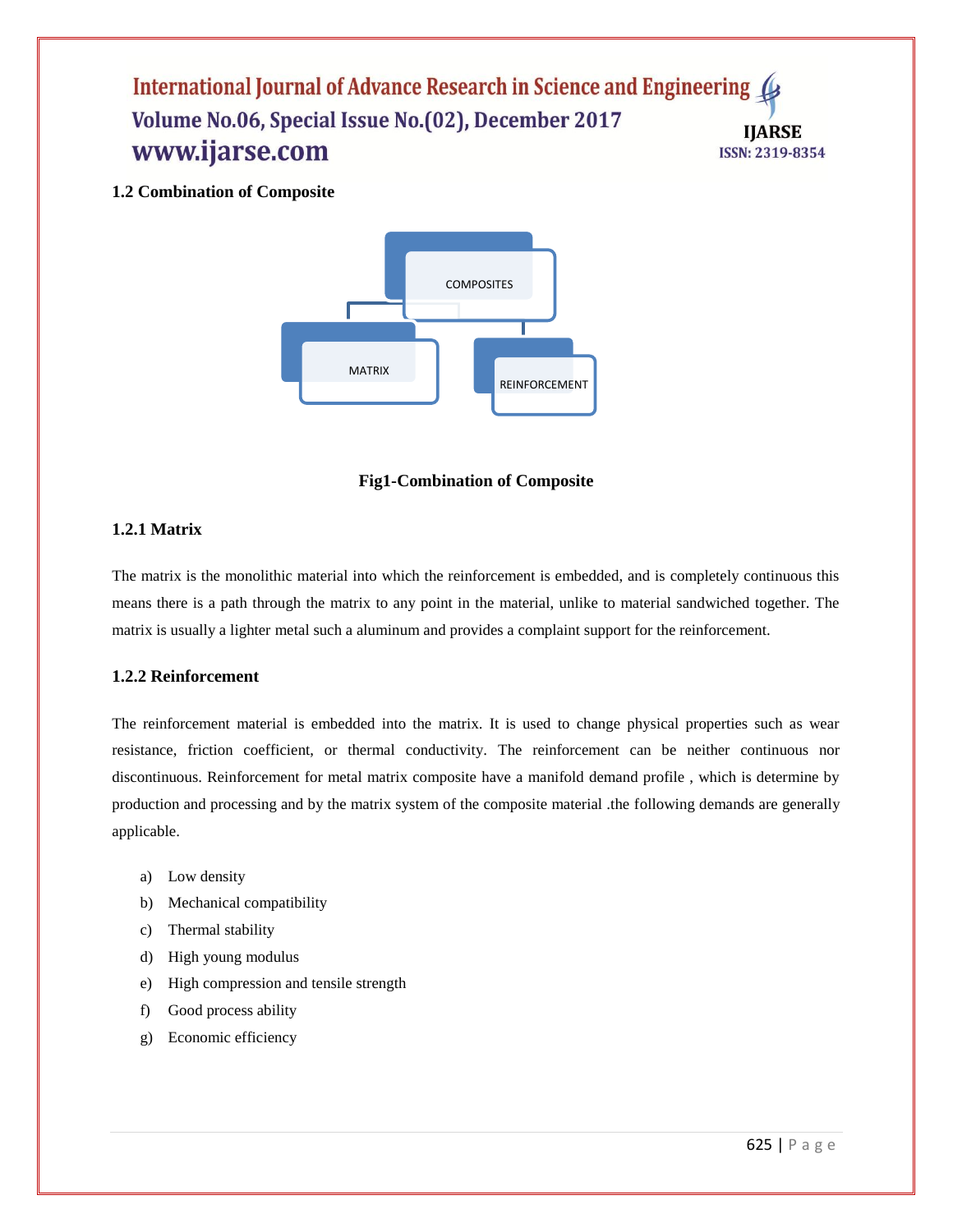## International Journal of Advance Research in Science and Engineering Volume No.06, Special Issue No.(02), December 2017 **IIARSE** www.ijarse.com **ISSN: 2319-8354**

# **II .LITERATURE REVIEW**

S.Schettino et al.(2013) was analyzed regarding chemical composition, mineralogical analysis, particle size distribution ,morphology, particle density, and organic matter. Floor tile pieces containing up to 2.5 wt% sugarcane bagasse ash waste as apartial replacement of quartz were prepared by uniaxial pressing and sintered at 1190 °C. The followingg technological properties were determined using standard procedures: flexural strength, apparent density, linear shrinkage, and water absorption. The experimental results indicated that the sugarcane ,bagasse ash waste is rich in quartz particles, and has potential be used as an alternative raw material for the production of ceramic floor tile[1].Santhanamet al.(2014) have reported that the use of sugarcane bagasse ash as supplementary cementitious material in the concrete can improve its properties. The utilization of bagasse ash has beenconstrained because of inadequate understanding of the material and lack of suitable processing methodology for use in a large scale. Processing methods significantly influence the pozzolanic activity of any supplementary cementitious material. Proper assessment of pozzolanic activity and processing methodology of bagasse ash were not investigated in earlier research studies. This paper describes a study that involves pozzolanic performance evaluation and microstructural characterization of sugarcane bagasse ash for use as pozzolanic material in concrete. A comprehensive evaluation of pozzolanic activity of sugarcane bagasse ash based on different processing methods including burning, grinding, complete removal of coarse fibrous particles by sieving and combinations of these methods were examined in this study. Suitable processing methodology to attain maximum pozzolanic activity of sugarcane bagasse ash with minimum level of processing is described in this paper.[2].Bahurudeen et al. (2014) was observed that polycarboxylic ether based superplasticizer was more compatible with bagasse ash blended cement than sulphonated naphthalene based superplasticizer.[3].Bahurudeen et al.(2015) study, namely oxygen permeability test, rapid chloride penetration test, chloride conductivity test, water sorptivity test, DIN water permeability test and Torrent air permeability test. The results from this study show that use ofsugarcane bagasse ash in concrete prominently enhances its performance. Low heat of hydration, additional strength gain due to pozzolanic reaction, significant reduction in permeability because of pore refinement and similar drying shrinkage behavior were observed for bagasse ash blended concrete compared to control concrete.[4]Aukkadet et al.(2015) results showed that concrete with 50% of GB produced at least 90% compressive strength as compared to control concrete (CT concrete) at the ageof 28 days. The rapid chloride ion penetration in term of charge passed (Coulombs) was at a very low level when 20–50% of GBA was used to replace OPC in the concrete. Moreover, the same trend of chloride penetration depth was found by the immersion test, i.e., the chloride resistance increased with the increase of GBA replacement. The results suggest that the use of GBA of up to 50% to replace OPC by weight ofbinder can increase the durability properties of concrete, especially its chloride penetration resistance.[5].P. Moretti et al.(2016) were used to partially replace basalt stone and quartz sand, respectively. The compressive strength, modulus of elasticity, void ratio, dry bulk density, water absorption and the carbonation depth of concrete produced with different contents of these wastes were determined. Samples produced with the joint use of CW and SBAS achieved 93% of the compressive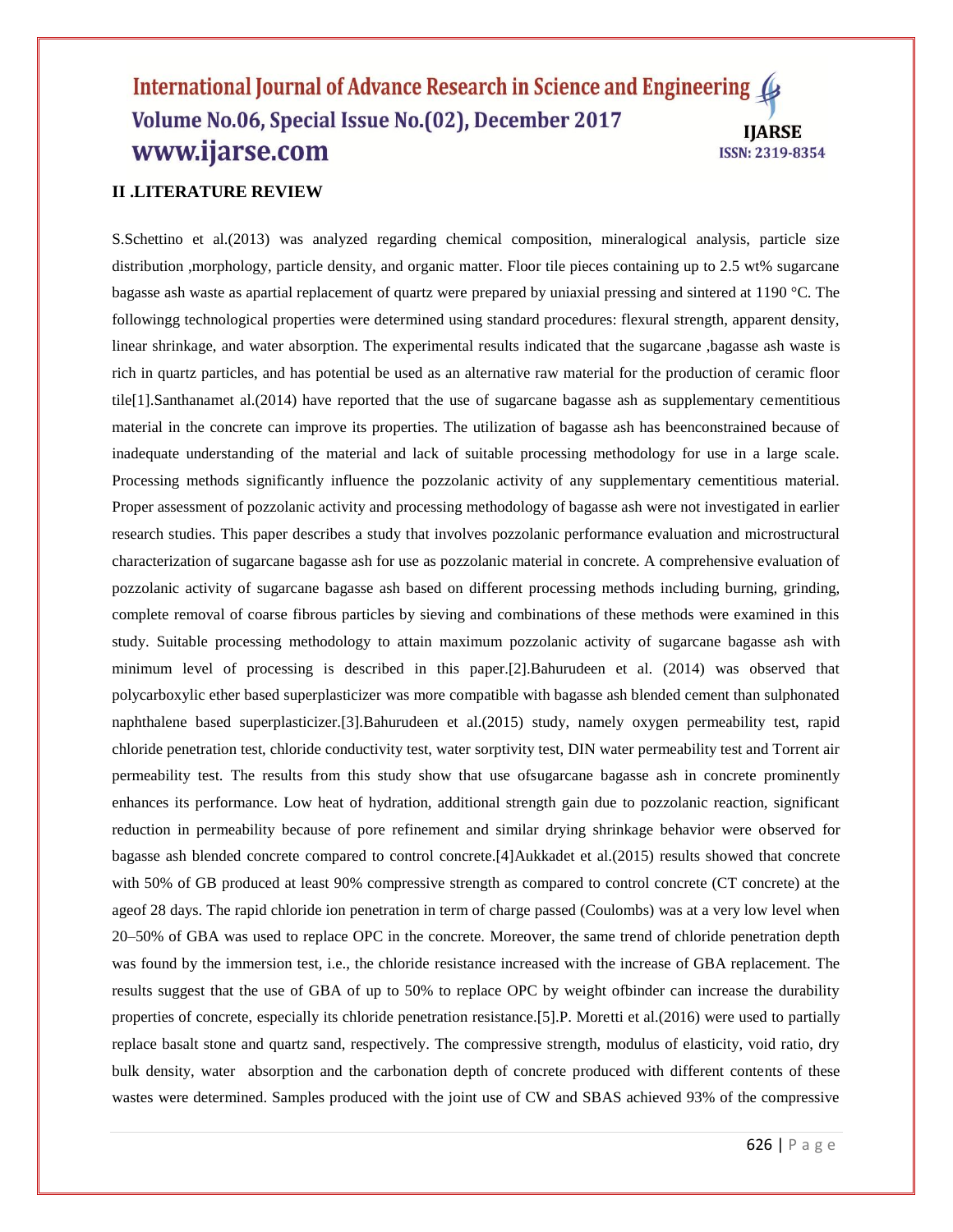# International Journal of Advance Research in Science and Engineering 4 Volume No.06, Special Issue No.(02), December 2017 **IIARSE** www.ijarse.com **ISSN: 2319-8354**

strength of the reference concrete (without waste). It is worth mentioning that this study presents pioneering results for the joint use of SBAS and CW in concrete for use in construction.[6].

# **III MATERIALS AND METHODS**

# **3. 1 Selection of matrix material**

In the present investigation Al 6063 is considered as a matrix metal. 6063 is the mostcommon alloy used for aluminium extrusion rod shown in figure 2. It allows complex shapes to be formed with very smooth surfaces fit for anodizing and so is popular for visible architectural applications such as window frames, doorframes, roofs, and sign frames. Applications requiring higher strength typically use 6063 or 6082 instead



**Fig 2 Aluminium 6063 Rod**

**Table 1 Physical Properties**

| <b>A6063</b>                                      |                                 |  |
|---------------------------------------------------|---------------------------------|--|
| <b>Physical properties</b>                        |                                 |  |
| Density (ρ)                                       | 2.69 $q/cm^{3[1][2]}$           |  |
| <b>Mechanical properties</b>                      |                                 |  |
| Young's modulus (E)                               | 68.3 GPa (9,910 ksi)            |  |
| Tensile strength $(\sigma_t)$                     | 145-186 MPa (21.0-<br>27.0 ksi) |  |
| Elongation $(\epsilon)$ at break                  | 18-33%                          |  |
| Poisson's ratio (v)                               | 0.3                             |  |
| <b>Thermal properties</b>                         |                                 |  |
| Melting temperature $(T_m)$                       | 615 °C (1.139 °F)               |  |
| Thermal conductivity (k)                          | 201-218 W/m*K                   |  |
| Linear thermal expansion<br>$coefficient(\alpha)$ | $2.34*10^{-5}$ K <sup>-1</sup>  |  |
| Specific heat capacity (c)                        | $900$ J/kg <sup>*</sup> K       |  |
| <b>Electrical properties</b>                      |                                 |  |
| Volume resistivity $(\rho)$                       | $30-35$ nOhm $\text{*}$ m       |  |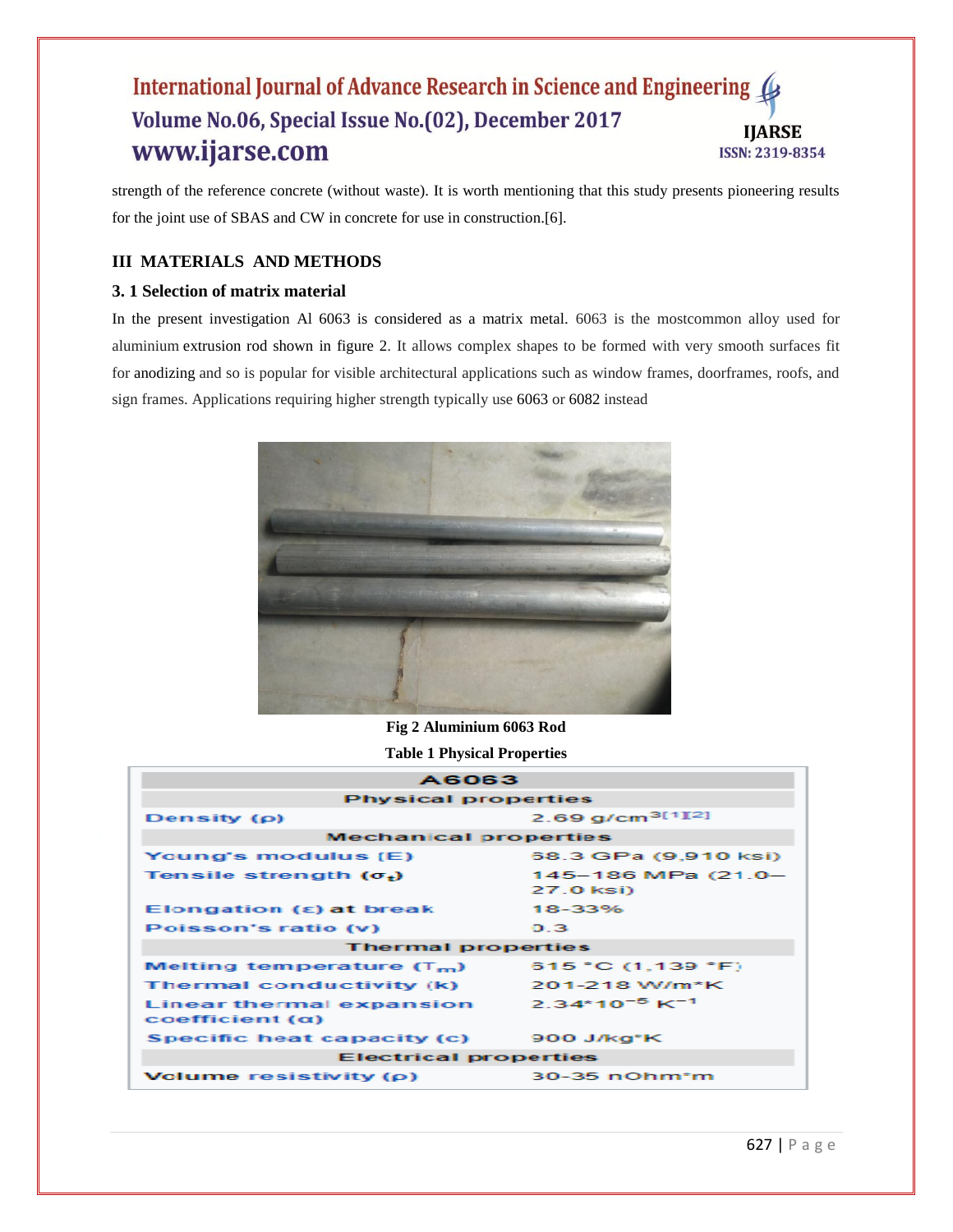# International Journal of Advance Research in Science and Engineering ( Volume No.06, Special Issue No.(02), December 2017 **IIARSE** www.ijarse.com **ISSN: 2319-8354**

# **3.1.1Chemical composition**

# **Table 2**

| <b>Silicon</b>   | minimum $0.2\%$ , maximum $0.6\%$ by weight |
|------------------|---------------------------------------------|
|                  |                                             |
| <b>Iron</b>      |                                             |
|                  | no minimum, maximum 0.35%                   |
|                  |                                             |
| Copper           | no minimum, maximum 0.10%                   |
| <b>Manganese</b> | no minimum, maximum 0.10%                   |
| <b>Magnesium</b> | minimum $0.45\%$ , maximum $0.9\%$          |
| <b>Chromium</b>  | no minimum, maximum 0.10%                   |
| Zinc             | no minimum, maximum 0.10%                   |
| <b>Titanium</b>  | no minimum, maximum 0.10%                   |
| <b>Aluminium</b> | Remainder                                   |

# **3.2 Selection of Reinforcement**

Bagasse is a heterogeneous material containing around 30-40% of pith fiber, which is derived from the core of the plant and is mainly parenchyma material, and waste rind or stem fiber which makes up the balance and is largely derived from sclerenchyma material. These properties make bagasse particularly problematic for paper manufacture and have been subject of large body of literature. Bagasse is by product from the sugar industry it is a fibrous low density material, When mixed with Al it reduces the density of Al. .A Typical chemical analysis of washed and dried bagasse might show. Bagasse shown in fig 3 and fig 4



**Fig 3 Bagasse**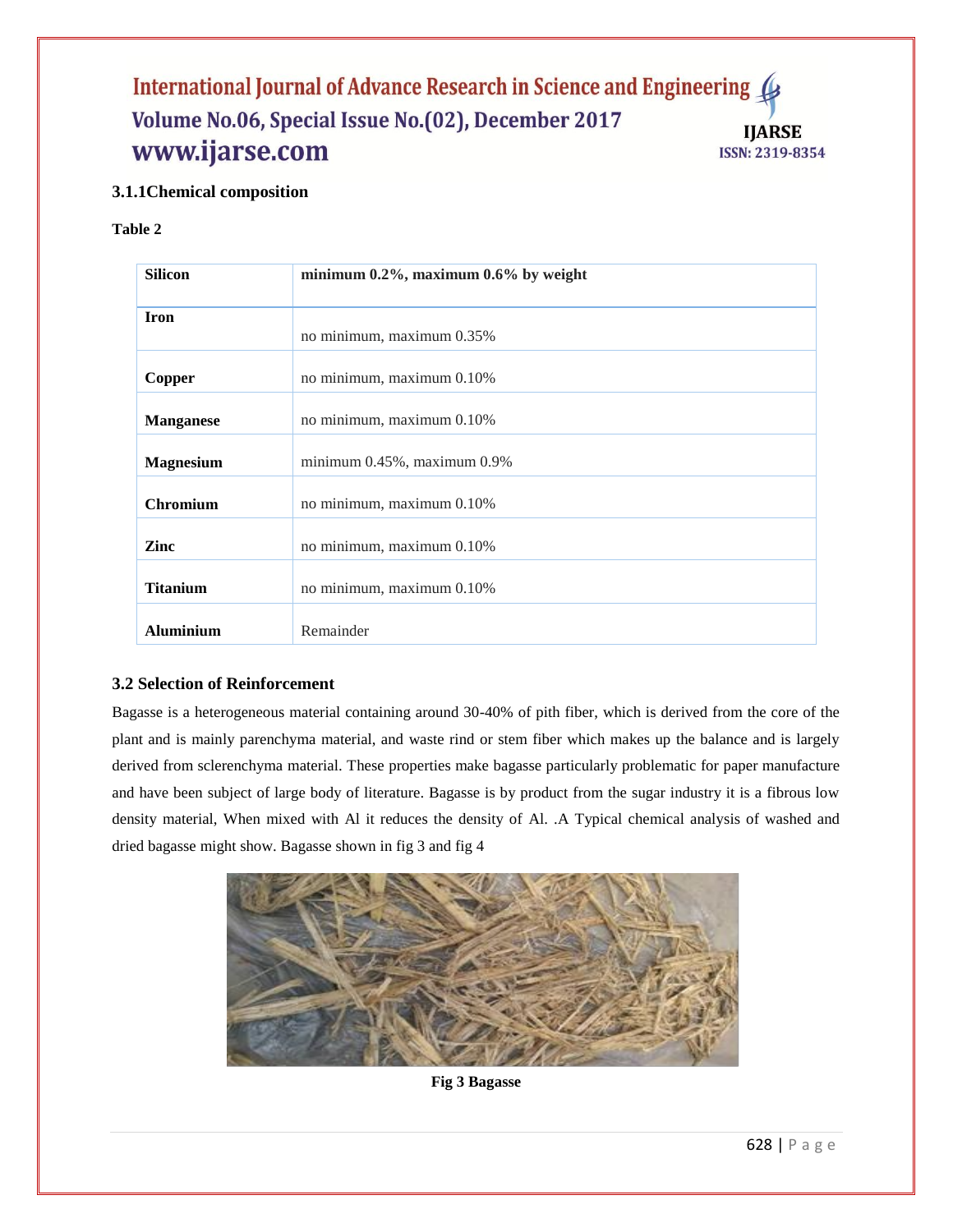International Journal of Advance Research in Science and Engineering ( Volume No.06, Special Issue No.(02), December 2017 **IJARSE** www.ijarse.com ISSN: 2319-8354



**Fig 4 Bagasse powder**

**Table 3**

| <b>Cellulose</b>     | 45-55%   |
|----------------------|----------|
| <b>Hemicellulose</b> | 20-25%   |
| <b>Lignin</b>        | 18-24%   |
| Ash                  | $1-4%$   |
| <b>Waxes</b>         | ${<}1\%$ |

#### **3.3Development of composite**

There are following step involves in development of composite-

- a) Arranging the bagasse and Aluminium.
- b) Cleaning the bagasse
- c) Making powder form of bagasse.
- d) Melting the aluminium
- e) Mixing Aluminium and bagasse powder
- f) Testing of mechanical properties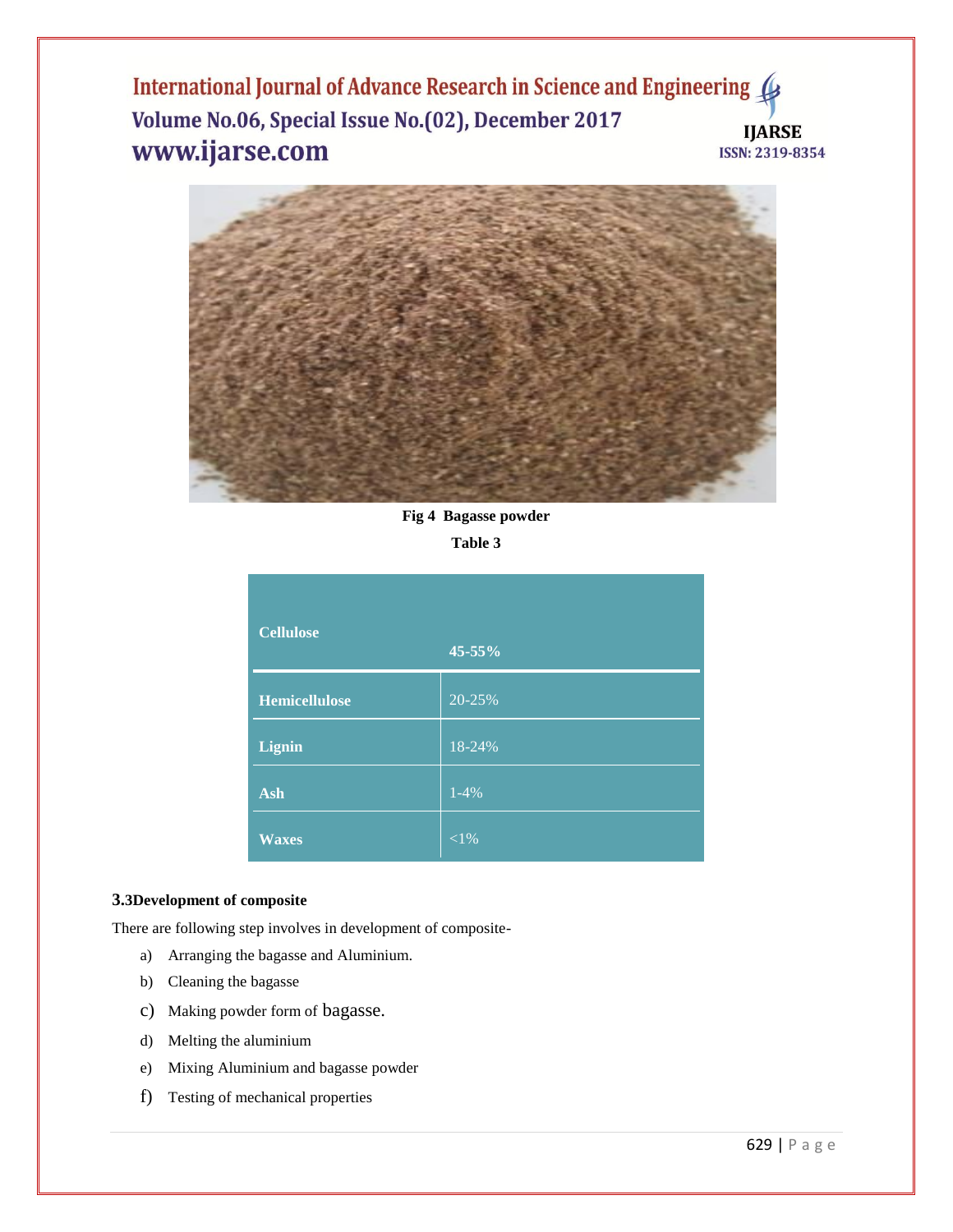## International Journal of Advance Research in Science and Engineering ( Volume No.06, Special Issue No.(02), December 2017 **IIARSE** www.ijarse.com **ISSN: 2319-8354**

#### **3.4 Mechanical Properties**

**3.4.1 Tensile strength** is a measurement of the [force](https://simple.wikipedia.org/wiki/Force_(physics)) required to pull something such as [rope,](https://simple.wikipedia.org/wiki/Rope) wire or a structural beam to the point where it breaks. The tensile strength of a [material](https://simple.wikipedia.org/wiki/Material) is the maximum amount of tensile stress that it can take before failure, for example breaking. The most common testing machine used in tensile testing is the [universal testing machine.](https://en.wikipedia.org/wiki/Universal_testing_machine)

**3.4.2 Hardness**represents the resistance of material surface to abrasion, scratching and cutting, hardness after gives clear indication of strength. In all hardness tests, a define force is mechanically applied on the piece, varies in size and shape for different tests. Common indentors are made of hardened steel or diamond. Rockwell hardness tester presents direct reading of hardness number on a dial provided with the m/c. principally this testing is similar to Brinell hardness testing. It differs only in diameter and material of the indentor and the applied force. Although there are many scales having different combinations of load and size of indentor but commonly 'C' scale is used and hardness is presented as HRC

**3.4.3 Toughness** is the ability of a material to absorb energy and plastically deform without fracturing. One definition of material toughness is the amount of [energy](https://en.wikipedia.org/wiki/Energy) per unit volume that a material can absorb before [rupturing.](https://en.wikipedia.org/wiki/Rupture_(engineering)) It is also defined as a material's resistance to [fracture](https://en.wikipedia.org/wiki/Fracture) when [stressed.](https://en.wikipedia.org/wiki/Stress_(physics)) The toughness of a material can be measured using a small specimen of that material. A typical testing machine uses a pendulum to strike a notched specimen of defined cross-section and deform it. The height from which the pendulum fell, minus the height to which it rose after deforming the specimen, multiplied by the weight of the pendulum is a measure of the energy absorbed by the specimen as it was deformed during the impact with the pendulum. The [Charpy](https://en.wikipedia.org/wiki/Charpy) and [Izod](https://en.wikipedia.org/wiki/Izod_impact_strength_test) notched impact strength tests are typical [ASTM](https://en.wikipedia.org/wiki/ASTM) tests used to determine toughness.

**3.4.4 Density**A material's density is defined as its mass per unit volume. It is, essentially, a measurement of how tightly matter is crammed together. The principle of density was discovered by the Greek scientist [Archimedes](https://www.thoughtco.com/physics-of-the-greeks-2699229).

**3.4.5 Porosity** is a phenomenon that occurs in materials, especially castings, as they change state from liquid to solid during the manufacturing process. It has the form of surface and core imperfections which either effects the surface finish or as a leak path for gases and liquids.

**4. Stir Casting Technique** Stir Casting method is a liquid metallurgy technique in which the second phase materials (reinforcements) are introduced into the molten matrix and allowing the mixture to solidify. Here, the critical thing is to create good wetting between the reinforcements and the molten aluminium or aluminium alloy.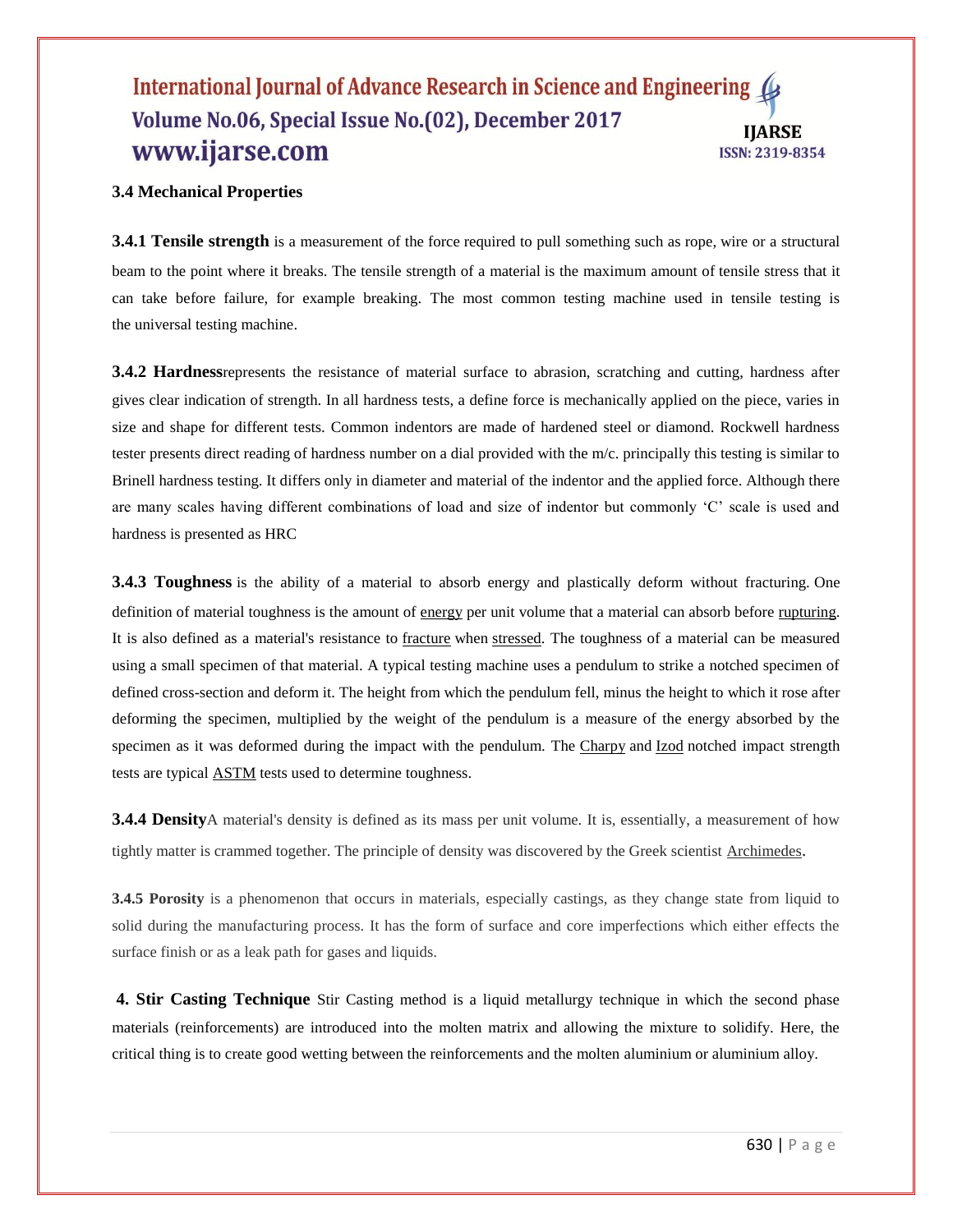## International Journal of Advance Research in Science and Engineering Volume No.06, Special Issue No.(02), December 2017 **IIARSE** www.ijarse.com **ISSN: 2319-8354**

this is the simplest and most commercially used technique and known as vortex technique or stir-casting technique. The vortex technique involves. To reduce gravitational segregation in the crucible, the vortex technique is developed to involve the introduction of pre-treated ceramic particles into the vortex of molten aluminium alloy created by the rotating impeller

In case of some molten metal like aluminum, inert gas such as nitrogen and argon can also be used to remove hydrogen; this method involves introducing bubbled inert gas into the liquid aluminum. The hydrogen is drawn to the inert gas bubbles, then carried up through the aluminum and released on the surface. In recent development, the composite is stirred while the molds are filled by pouring the melt through the bottom of the crucible.



**Fig: 5 Stir casting machine**

Choose the appropriate method and material are the most important and effective criterion to produce MMCs. In case of MMC's manufacturing via melt stirring technique, increased reinforcement volume ratio (RVR) and decreased particle size resulted more difficult production process and increased porosity and particle agglomeration. This technique is attractive because of simplicity, flexibility and most economical for large sized components to be fabricated.

#### **V CONCLUSIONS**

- a. From The review Following Conclusions Can be drawn.
- b. Mechanical properties were improved after adding Bagasse in aluminum.
- c. Density and cast reduces**.**

#### **REFERENCES**

[1] International Congress of Science and Technology of Metallurgy and Materials, SAM - CONAMET 2013.